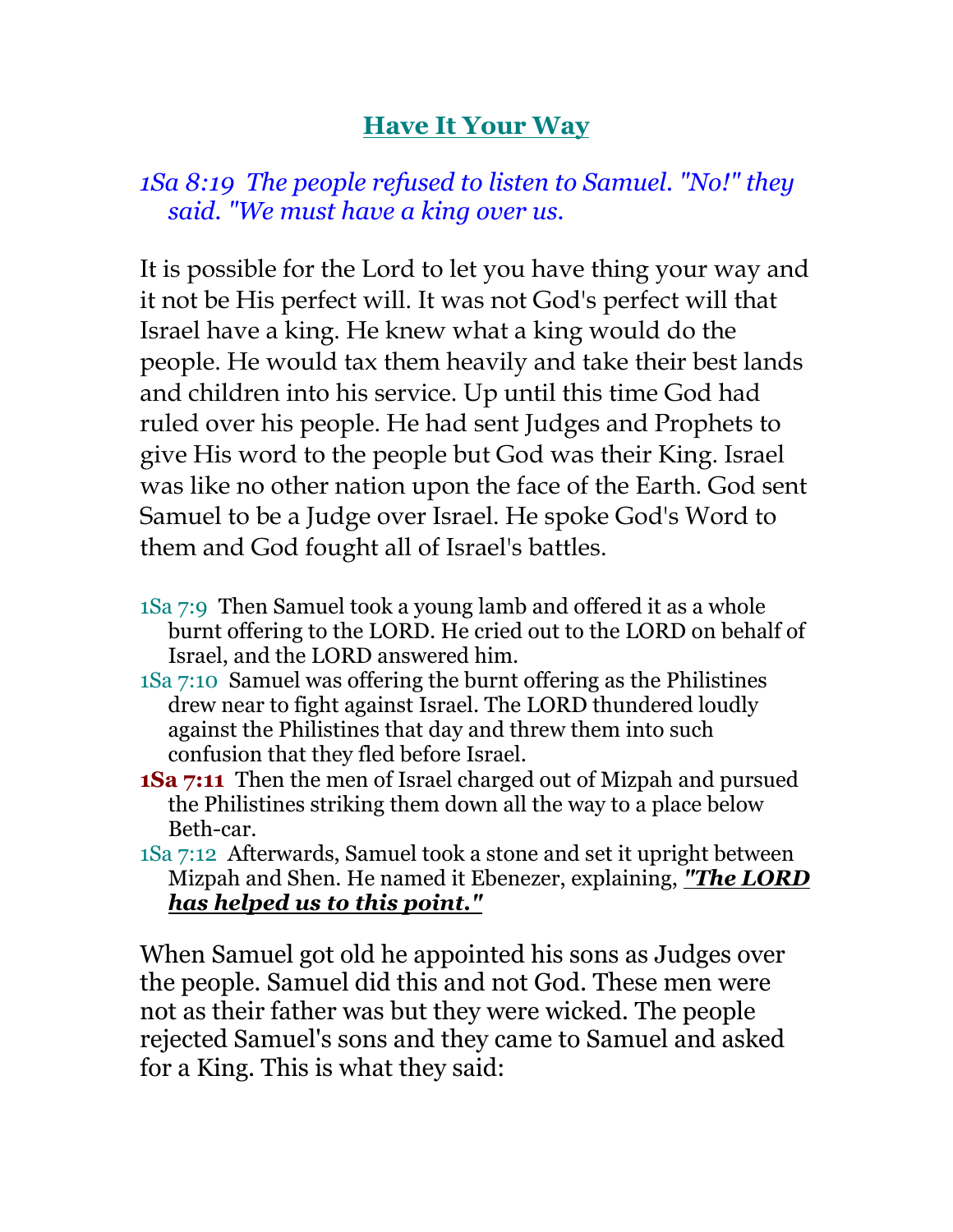- 1Sa 8:19 The people refused to listen to Samuel. "No!" they said. "We must have a king over us.
- 1Sa 8:20 *Then we'll be like all the other nations: our king will judge us, go out before us, and fight our battles."*
- 1Sa 8:21 Samuel listened to all the people's words and then repeated them to the LORD.
- 1Sa 8:22 "Listen to them," the LORD told Samuel. "Appoint a king for them." Then Samuel told the men of Israel, "Each of you, go back to your city."

Notice why the Israelites wanted a king. They wanted a king so they could be like other nations they saw around them. They wanted their king to fight their battles. Instead of looking to God directly to meet their needs they got their eyes on man. Up to that point God had been their warrior and defense. Samuel even set up a stone and called it, "The Lord has helped us up to this point!" Now they wanted a king to fight their battles instead of God!

 When Israel first asked for a King, God told Samuel to tell the people what a king would do to them and that it was not good. However, the people insisted on having a king and God said all right, have it your way. They got out of God's perfect will and got into his permissive will. From that point the nation never got back in His perfect will again. They will one day when Jesus, the King of Kings will rule over Israel. The nation of Israel rose and fell based upon the king that was ruling.

 It is possible in our own lives that we can keep praying about something that God is telling us no about and He finally say, "Go ahead and have it your way". When we do this we trade his perfect will for his permissive will. I have heard of people begging God to let them marry someone they know God is saying no about, but they would not take no for an answer and God said ok have it your way. They got off track and were miserable. We must trust when God says no that it is for our best interest.